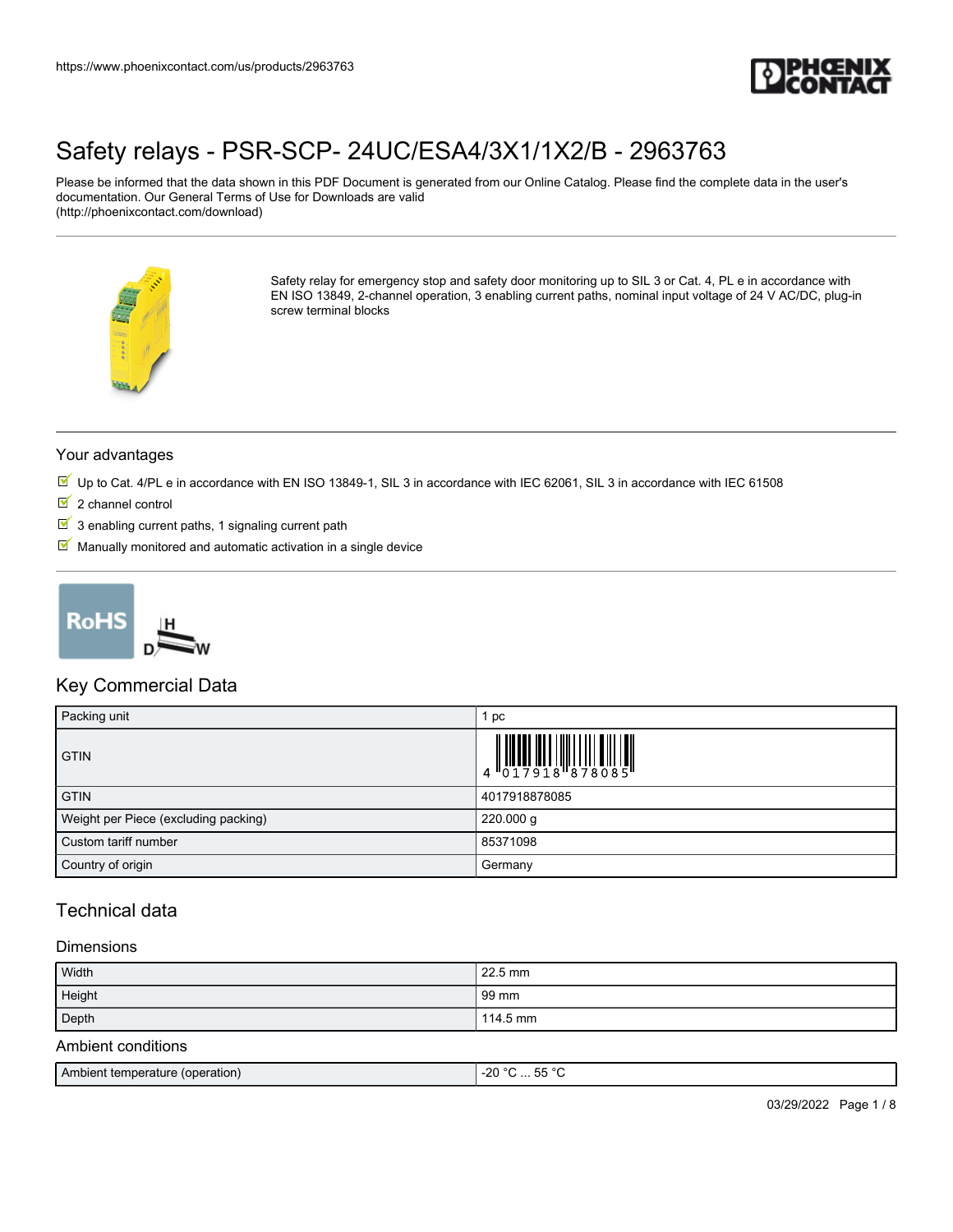

## Technical data

#### Ambient conditions

| Ambient temperature (storage/transport)        | l -40 °C … 70 °C .                                  |
|------------------------------------------------|-----------------------------------------------------|
| Max. permissible relative humidity (operation) | 75 % (on average, 85% infrequently, non-condensing) |
| Max. permissible humidity (storage/transport)  | 75 % (on average, 85% infrequently, non-condensing) |
| l Maximum altitude                             | $\leq$ 2000 m (Above sea level)                     |

#### Input data

| Nominal input voltage $U_N$                   | 24 V AC/DC                                                 |
|-----------------------------------------------|------------------------------------------------------------|
| Input voltage range in reference to $U_N$     | 0.851.1                                                    |
| Typical input current at $U_N$                | 140 mA AC                                                  |
|                                               | 65 mA DC                                                   |
| Voltage at input/start and feedback circuit   | approx. 24 V DC                                            |
| Typical response time                         | 100 ms (automatic start)                                   |
| Typical release time                          | 45 ms (single-channel)                                     |
|                                               | 10 ms (two-channel)                                        |
| Concurrence                                   | $\infty$                                                   |
| Recovery time                                 | 1 <sub>s</sub>                                             |
| Operating voltage display                     | Green LED                                                  |
| Status display                                | Green LED                                                  |
| Protective circuit                            | Surge protection Suppressor diode                          |
| Max. permissible overall conductor resistance | approx. 50 $\Omega$ (lnput and start circuits at $U_{N}$ ) |

#### Output data

| Contact type                                 | 3 enabling current paths                        |
|----------------------------------------------|-------------------------------------------------|
|                                              | 1 signaling current path                        |
| Contact material                             | AgSnO <sub>2</sub> , + 0.2 $\mu$ m Au           |
| Maximum switching voltage                    | 250 V AC/DC                                     |
| Minimum switching voltage                    | 15 V AC/DC                                      |
| Limiting continuous current                  | 6 A (N/O contact)                               |
| Maximum inrush current                       | 6 A                                             |
| Inrush current, minimum                      | 25 mA                                           |
| Sq. Total current                            | 72 $A^2$ ( $I_{TH}^2 = I_1^2 + I_2^2 + I_3^2$ ) |
| Interrupting rating (ohmic load) max.        | 144 W (24 V DC, $\tau$ = 0 ms)                  |
|                                              | 288 W (48 V DC, $\tau$ = 0 ms)                  |
|                                              | 77 W (110 V DC, $\tau$ = 0 ms)                  |
|                                              | 88 W (220 V DC, $\tau$ = 0 ms)                  |
|                                              | 1500 VA (250 V AC, $\tau$ = 0 ms)               |
| Maximum interrupting rating (inductive load) | 48 W (24 V DC, $\tau$ = 40 ms)                  |
|                                              | 40 W (48 V DC, $T = 40$ ms)                     |

03/29/2022 Page 2 / 8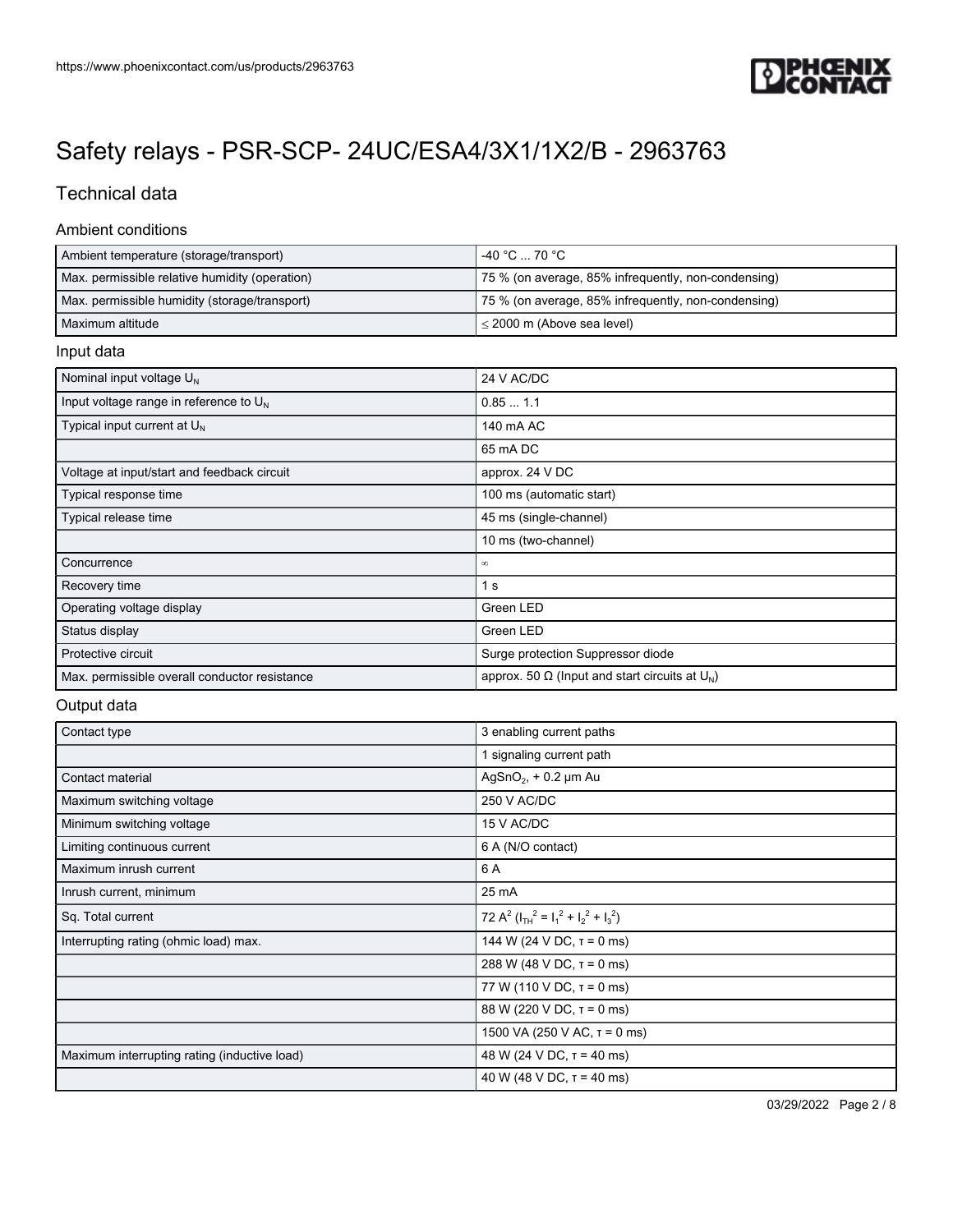

## Technical data

#### Output data

|                                   | 35 W (110 V DC, $\tau$ = 40 ms) |
|-----------------------------------|---------------------------------|
|                                   | 33 W (220 V DC, $T = 40$ ms)    |
| Switching capacity min.           | 0.4 W                           |
| Mechanical service life           | approx. $10^7$ cycles           |
| Switching capacity (360/h cycles) | 6 A (24 V DC)                   |
|                                   | 5 A (230 V AC)                  |
| Output fuse                       | 10 A gL/gG NEOZED (N/O contact) |
|                                   | 6 A gL/gG NEOZED (N/C contact)  |

#### General

| Relay type                                  | Electromechanical relay with force-guided contacts in accordance with<br><b>IEC/EN 61810-3</b> |
|---------------------------------------------|------------------------------------------------------------------------------------------------|
| Nominal operating mode                      | 100% operating factor                                                                          |
| Net weight                                  | 200.7 g                                                                                        |
| Mounting position                           | any                                                                                            |
| Mounting type                               | DIN rail mounting                                                                              |
| Degree of protection                        | <b>IP20</b>                                                                                    |
| Min. degree of protection of inst. location | <b>IP54</b>                                                                                    |
| Housing material                            | Polyamide                                                                                      |
| Housing color                               | yellow                                                                                         |

#### Connection data

| Connection method                | Screw connection                           |
|----------------------------------|--------------------------------------------|
| pluggable                        | Yes                                        |
| Conductor cross section solid    | $10.2$ mm <sup>2</sup> 2.5 mm <sup>2</sup> |
| Conductor cross section flexible | $10.2$ mm <sup>2</sup> 2.5 mm <sup>2</sup> |
| Conductor cross-section AWG      | 2412                                       |
| Stripping length                 | $7 \text{ mm}$                             |
| Screw thread                     | M <sub>3</sub>                             |

#### Safety-related characteristic data

| Stop category in accordance with IEC 60204 | υ                       |
|--------------------------------------------|-------------------------|
| Designation                                | IEC 61508 - High demand |
| Safety Integrity Level (SIL)               |                         |
| Designation                                | IEC 61508 - Low demand  |
| Safety Integrity Level (SIL)               |                         |
| Designation                                | EN ISO 13849            |
| Performance level (PL)                     | e                       |
| Category                                   | 4                       |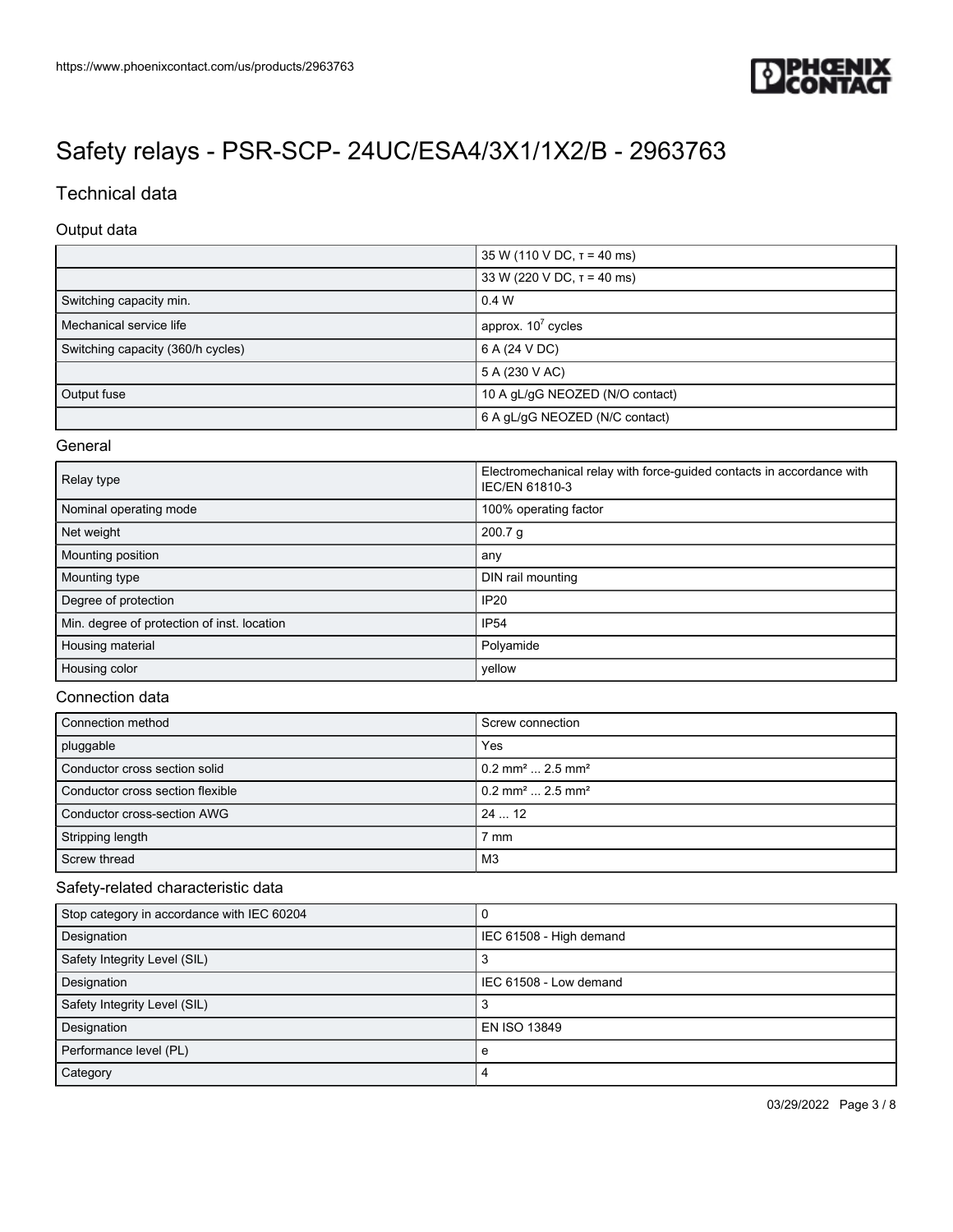

### Technical data

#### Safety-related characteristic data

| Designation                  | EN 62061 |
|------------------------------|----------|
| Safety Integrity Level (SIL) |          |

#### Standards and Regulations

| Designation                    | Air clearances and creepage distances between the power circuits                                                                      |
|--------------------------------|---------------------------------------------------------------------------------------------------------------------------------------|
| Standards/regulations          | DIN EN 50178/VDE 0160                                                                                                                 |
| Rated insulation voltage       | 250 V                                                                                                                                 |
| Rated surge voltage/insulation | 4 kV / basic insulation (safe isolation, reinforced insulation, and 6 kV<br>between A1-A2/logic/enabling and signaling current paths) |
| Degree of pollution            |                                                                                                                                       |
| Overvoltage category           | Ш                                                                                                                                     |
| Shock                          | 15g                                                                                                                                   |
| Vibration (operation)          | 10 Hz  150 Hz, 2g                                                                                                                     |

#### Environmental Product Compliance

| REACh SVHC | Lead 7439-92-1                                                                                         |
|------------|--------------------------------------------------------------------------------------------------------|
| China RoHS | Environmentally Friendly Use Period = 50 years                                                         |
|            | For details about hazardous substances go to tab "Downloads", Category<br>"Manufacturer's declaration" |

### Drawings

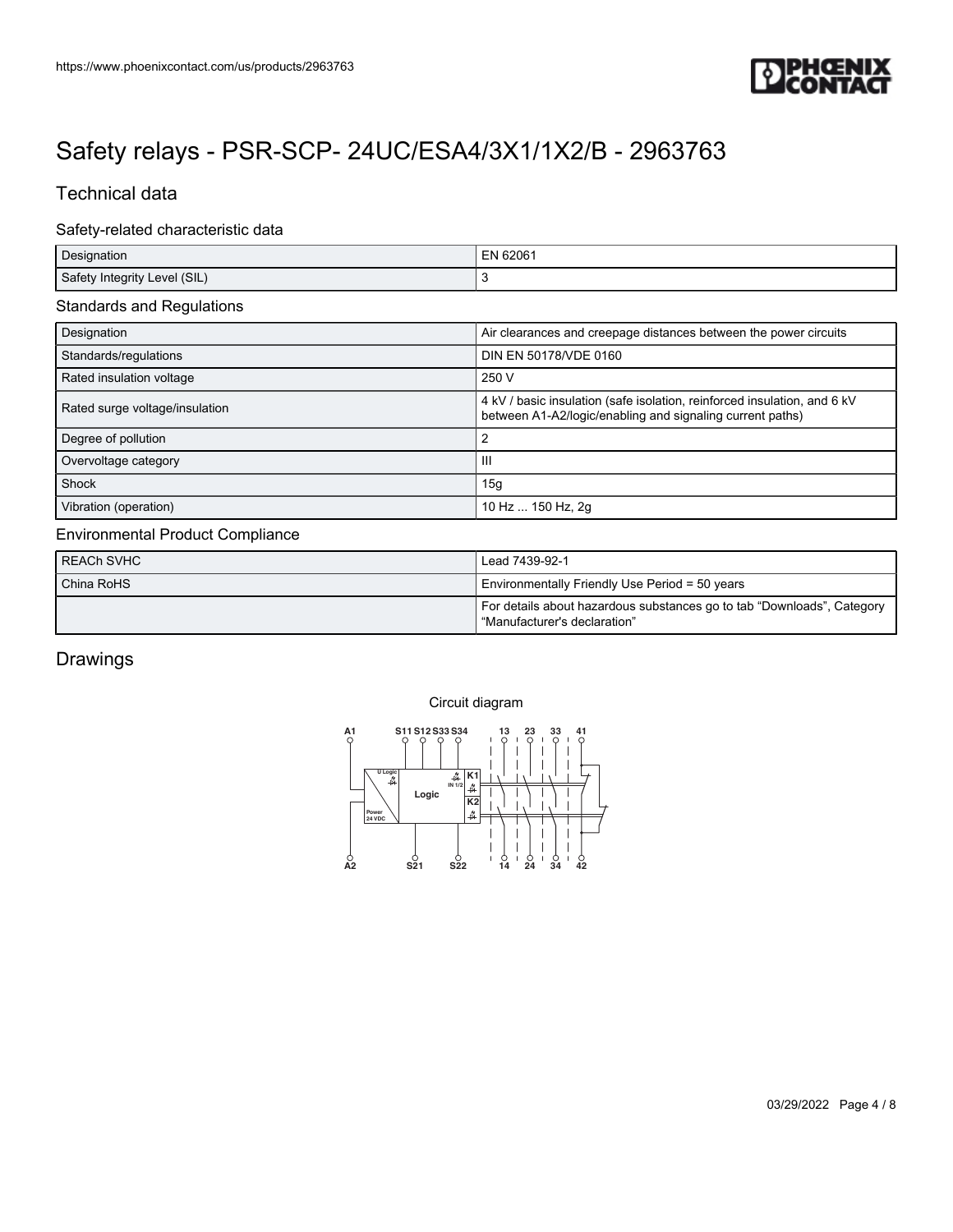



Single-channel safety door monitoring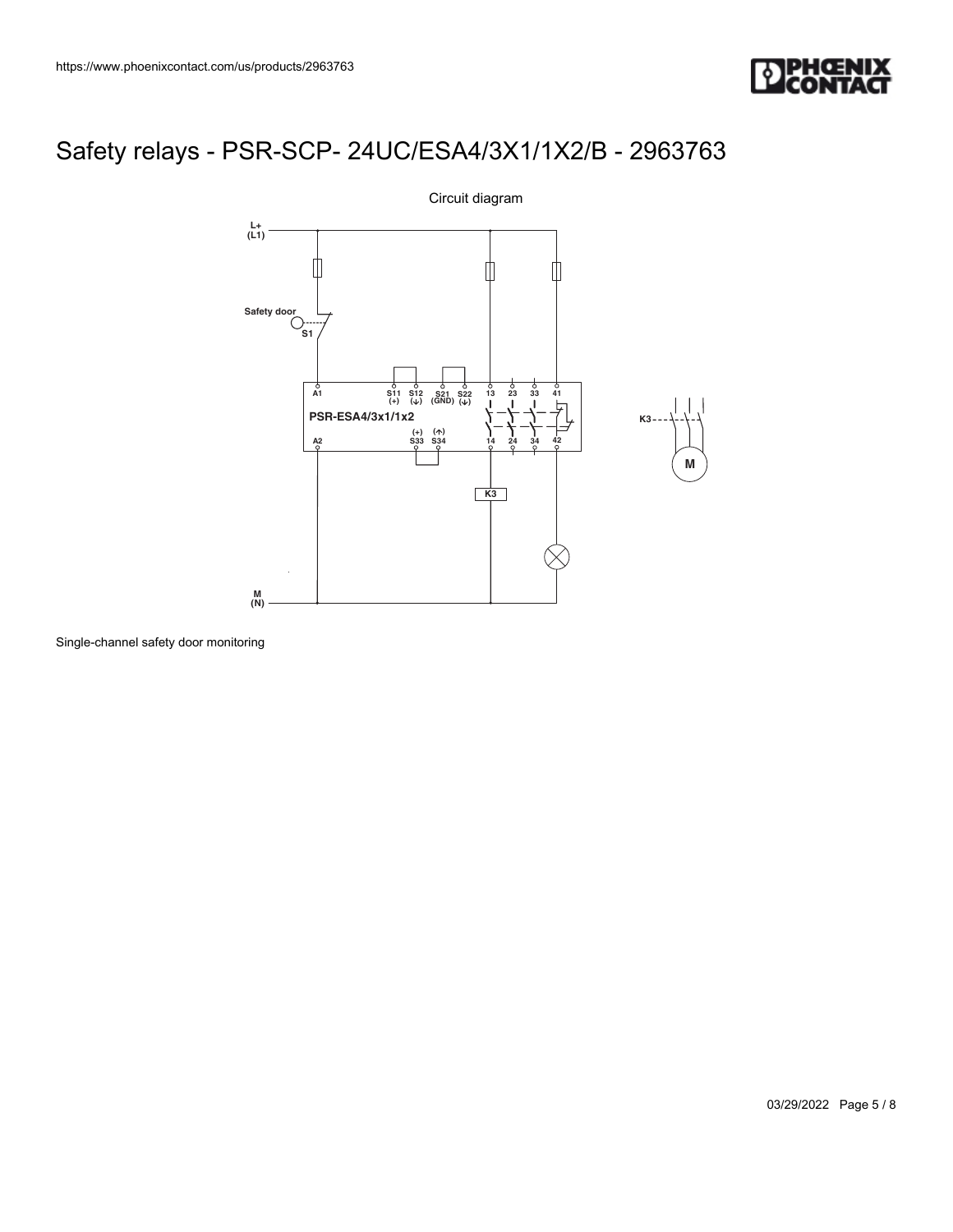



Two-channel safety door monitoring

### **Classifications**

eCl@ss

| eCl@ss 10.0.1 | 27371819 |
|---------------|----------|
| eCl@ss 11.0   | 27371819 |
| eCl@ss 4.0    | 40020600 |
| eCl@ss 4.1    | 40020600 |
| eCl@ss 5.0    | 27371900 |
| eCl@ss 5.1    | 27371900 |
| eCl@ss 6.0    | 27371800 |
| eCl@ss 7.0    | 27371819 |
| eCl@ss 9.0    | 27371819 |

### ETIM

| ETIM 2.0        | EC000196 |
|-----------------|----------|
| ETIM 3.0        | EC001449 |
| <b>ETIM 4.0</b> | EC001449 |
| ETIM 6.0        | EC001449 |
| ETIM 7.0        | EC001449 |

03/29/2022 Page 6 / 8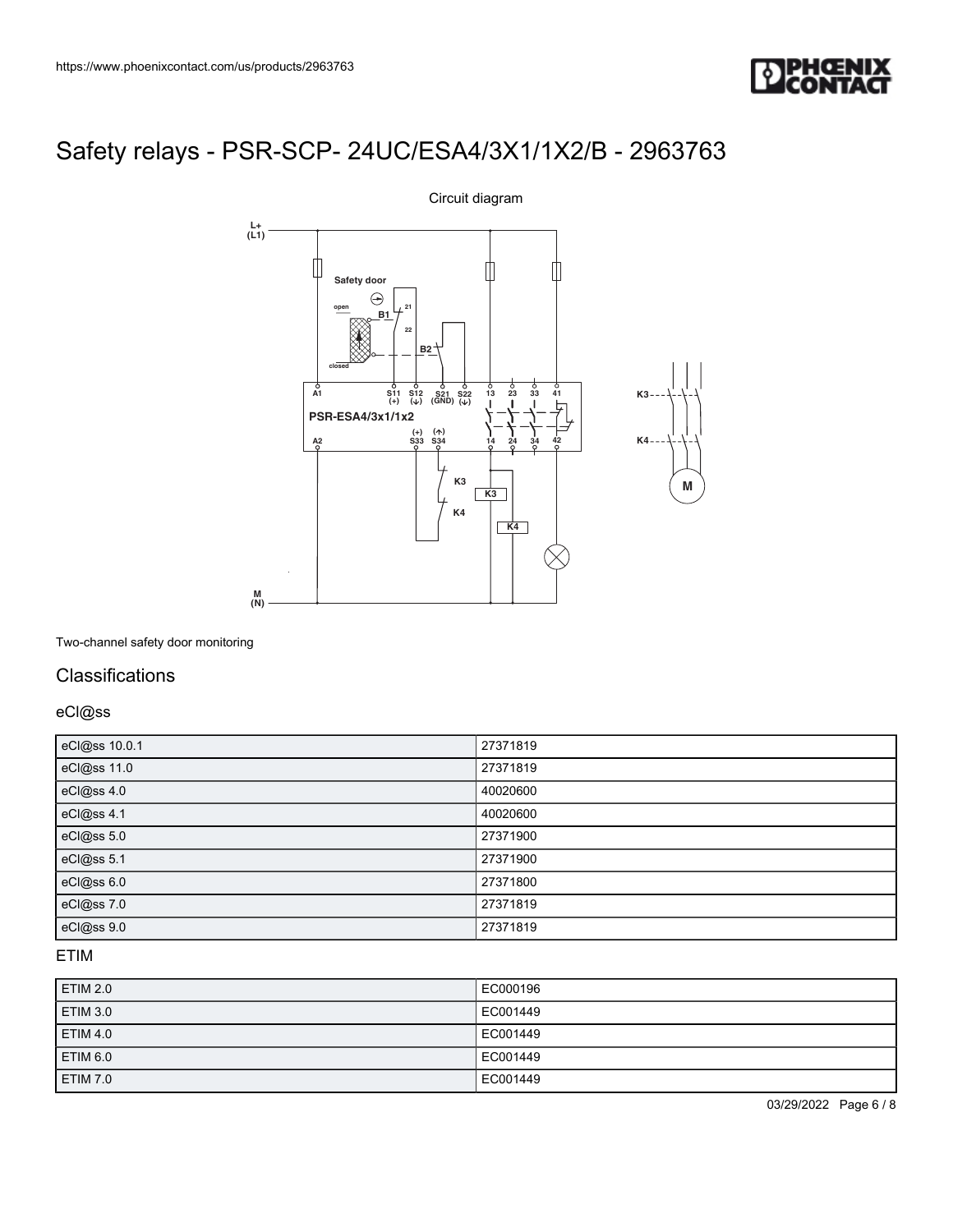

## **Classifications**

#### UNSPSC

| UNSPSC 6.01          | 30211901 |
|----------------------|----------|
| <b>UNSPSC 7.0901</b> | 39121501 |
| <b>UNSPSC 11</b>     | 39121501 |
| <b>UNSPSC 12.01</b>  | 39121501 |
| UNSPSC 13.2          | 39121501 |
| UNSPSC 18.0          | 39122205 |
| UNSPSC 19.0          | 39122205 |
| <b>UNSPSC 20.0</b>   | 39122205 |
| <b>UNSPSC 21.0</b>   | 39122205 |

### Approvals

#### Approvals

#### Approvals

Functional Safety / UL Listed / cUL Listed / Functional Safety / EAC / EAC / cULus Listed

#### Ex Approvals

#### Approval details

| <b>Functional Safety</b> | Functional Safety<br>Type Approved<br>TÜVRheinland |                                                                     | 968/EZ 404.05/22  |
|--------------------------|----------------------------------------------------|---------------------------------------------------------------------|-------------------|
|                          |                                                    |                                                                     |                   |
| <b>UL Listed</b>         | (U)<br><b>LISTED</b>                               | http://database.ul.com/cgi-bin/XYV/template/LISEXT/1FRAME/index.htm | FILE E 140324     |
|                          |                                                    |                                                                     |                   |
| cUL Listed               | (VL<br><b>LISTED</b>                               | http://database.ul.com/cgi-bin/XYV/template/LISEXT/1FRAME/index.htm | FILE E 140324     |
|                          |                                                    |                                                                     |                   |
| <b>Functional Safety</b> | Functional Safety<br>Type Approved                 |                                                                     | 01/205/0652.03/22 |

03/29/2022 Page 7 / 8